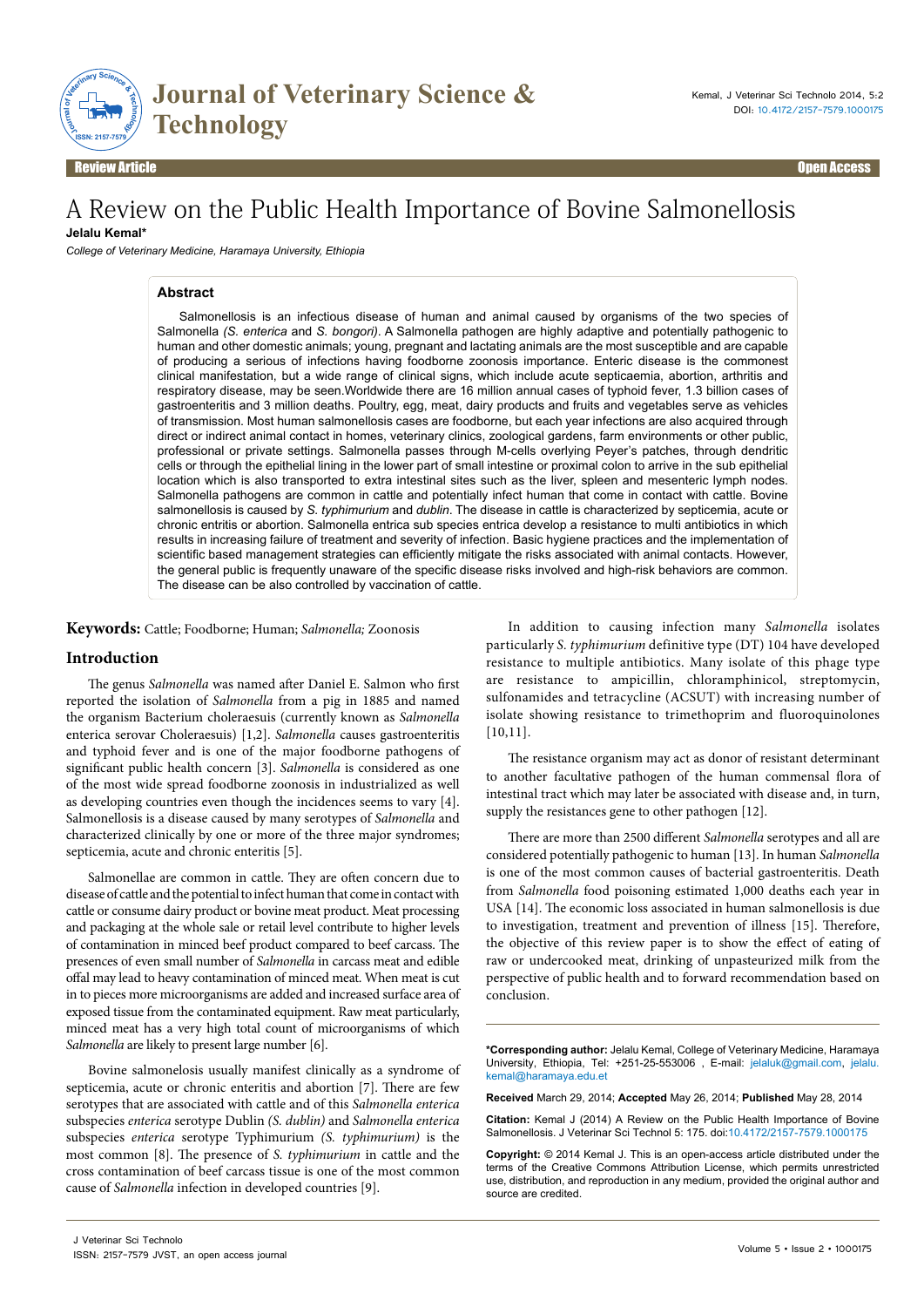# **General Overview of Bovine Salmonellosis**

#### **Classification**

The current nomenclature of the genus *Salmonella* adopted worldwide through different publications is the one used by CDC is based on the recommendations from the WHO collaborating centre and it adequately addresses the concern and requirements of clinical and public health microbiologists (Table 1) [16]. Scientifically *Salmonella* classification is described under:

Domain: Bacteria

Phylum: Protobacteria

Class: Gamma Protobacteria

Order: Enterobacteriales

Family: *Enterobacteriaceae*

Genus: *Salmonella,* and

Species: *Salmonella enterica* and *Salmonella bongori* [17]. The species *Salmonella enterica* being divided into six subspecies (I–VI); *S. enterica* subsp. *enterica* (I), *S. enterica* subsp. *salamae* (II), *S. enteric*  subsp. *arizonae* (IIIa), *S. enterica* subsp. *diarizonae* (IIIb), *S. enterica*  subsp. *houtenae* (IV) *and S. enterica* subsp. *indica* (VI) [18] on the basis of biochemical characteristics (biotype), differences observed in multilocus enzyme electrophoresis (MLEE), phylogenetic analysis using 16S rRNA or other sequences, or analyses using other molecular techniques such as amplified-fragment length polymorphism (AFLP). Members of *Salmonella enterica* subspecies I account for 99% of all human infections [19].

#### **Etiology and characteristics**

Strains of genus *Salmonella* obey the definition of the family *Enterobacteriaceae*, they are straight rod usually motile with peritrichous flagella (except *S. pullorum* and *S. gallinarum*), facultative anaerobe, ferment glucose usually with production of gas (except *S. typhi* and *S. dublin*), but failed to ferment lactose, sucrose, salicin and urea, reduce nitrate to nitrite and most are phototropic [20,21]. *Salmonella* multiply optimally at a temperature of  $35^{\circ}$ C to  $37^{\circ}$ C, pH about 6.5-7.5 and water activity between 0.94-0.84. They are chemo-organotrophic organisms [22]. They are also able to multiply in the environment with low level or no oxygen [23]. The bacteria are sensitive to heat and will not survive a temperature above 70°C; so it is sensitive to pasteurization, but resist to drying even for years. Especially in dried feces, dust and other dry materials such as feed and certain food [24].

| Salmonella species<br>and subspecies | No. of serovars<br>within subspecies | Usual habitat                        |
|--------------------------------------|--------------------------------------|--------------------------------------|
| S enterica                           | 2557                                 |                                      |
| S.e. ssp. enterica                   | 1531                                 | Warm blooded animal                  |
| S.e. ssp. salamae                    | 505                                  | Cold blooded animals and environment |
| S.e. ssp. arizonae                   | 99                                   | Cold blooded animals and environment |
| S.e. ssp. diarizonae                 | 336                                  | Cold blooded animals and environment |
| S.e. ssp. houtenae                   | 73                                   | Cold blooded animals and environment |
| S.e. ssp. Indica                     | 13                                   | Cold blooded animals and environment |
| S. bongori                           | 22                                   | Cold blooded animals and environment |
| Total<br>(genus Salmonella           | 2579                                 |                                      |

**Table 1:** Currently recognized number of Salmonella serovars [62].

| <b>Species</b> | <b>Serovars</b>                                 | <b>Common syndrome</b>                                  |
|----------------|-------------------------------------------------|---------------------------------------------------------|
| Cattle         | S. dublin and S. typhimurium                    | Septicimia, acute and chronic<br>enteritis and abortion |
| Sheep          | S. typhimurium                                  | Septicemia, typhocolitis and abortion                   |
| Pig            | S. choleraesuis S.<br>typhimurium, S. typhisuis | Septicemia                                              |
| Horses         | S.typhimurium                                   | Septicemia, acute colititus and<br>abortion             |
| Chicken        | S. pullorum, S. gallinarum                      | Septicemia, acute and chronic<br>enteritis              |
| Human          | S. enteritidis, S. typhi, S.<br>paratyphi       | Gastroenteritis, bacteremia                             |

**Table 2:** The most common serovars of *Salmonella* that infect livestock and syndrome they induce [63].

*Salmonella* strains are serologically classified using Kauffmann-White scheme, and at the present the genus contains more than 2500 serotypes [13,25,26]. However, a report from the Centre for Infectious Disease Research and Policy (CIDRAP) classifies members of the *Salmonella* species into more than 2541 serotypes (serovars) according to their somatic lipopolysaccharide (O), flagellar (H) antigens and at times capsular (Vi) antigen and most strains show diphasic variation of the flagellar antigns [27,28]. Recently, Dignostic Services of Monitoba (DSM) suggested the number of *Salmonella* serotypes that causes disease in human now approaches 3000 and new serotypes are identified continuously [29] (Table 2).

#### **Epidemiology**

The epidemiology of *Salmonella* is complex which often makes control of disease difficult. Epidemiological pattern of prevalence of infection and incidences of disease differ greatly between geographical area depending on climate, population density, land use farming practice, food harvesting and processing technologies and consumer habits. In addition, the biology of serovar differs so widely that *Salmonella* infection or *Salmonella* contamination are inevitably complex [24].

**Geographical distribution:** *S.* entritidis is the most prevalent species followed by *S. typhimurium* which are a worldwide distribution. Change in the relative frequency of serotypes can be observed over a short period of time. Some times within one or two years only limited number of serotypes is isolated from man or animals in a single region or country and the predominance of one or other can vary over a time. Some serotypes like *S. entritidis* and *S. typhimurium* are found worldwide in contrast to *S. weltevreden* which seems to be confined to Asia [30]. Sibhat et al. [31] found the serovars Newport, Anatum and Eastbourne to be the most prevalent in Ethiopia.

**Occurrences:** The rate of infection in domestic animal has been estimated from 1-3%. In 1980, 16274 strains of 183 serotypes of *Salmonella* were isolated in USA from samples of meat obtained from slaughter house. In other examination of animals positive culture was obtained from 4.59% of 141, 827 bovine fecal samples. Epidemiological surveillance of animals including bird is of the most important since source of large majority of non-typhoidal salmonellosis cases are of food animal origin. There is scarce of data from developing countries in this regard [30].

**Morbidity and mortality:** In a case control study of *S. typhimurium* DT 104 infection in cattle in Great Britain, Evans and Davies [32] reported an overall case fatality rate of 44%. In the herd with outbreak of *S. typhimurium* DT 104 the case fatality rate was 51.2% in calves, 37.4% in adult cattle and 26.2% in fattening cattle [32]. In dairy sucker and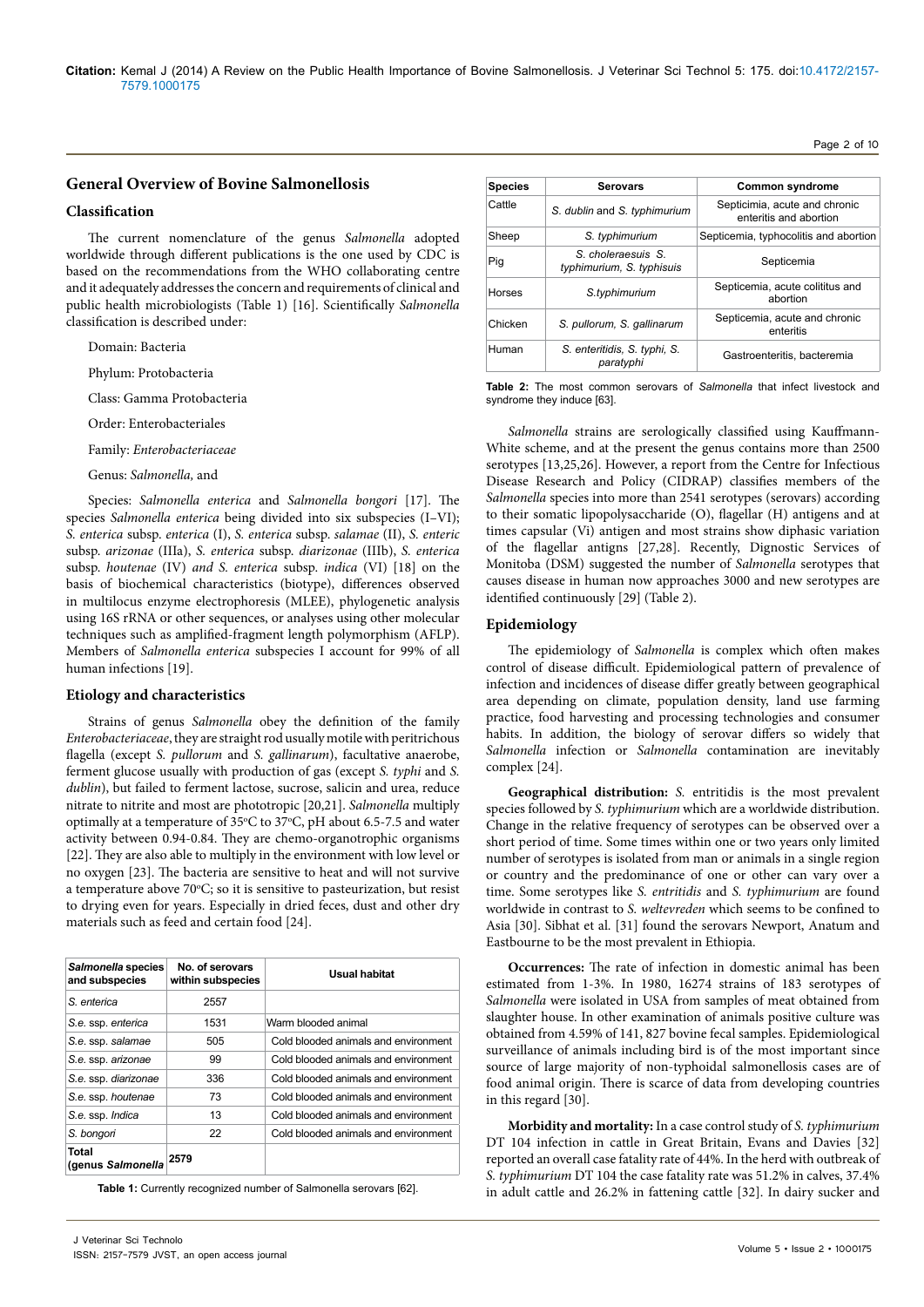mixed herd the case fatality rate was found 44% where in calf rearing unit and dealer herd was found 50%-100% [33]. However modern antibiotic therapy may have reduced this rate. In an outbreak of *S.* Dublin in calf rearing unit 29 (13.5%) of 214 calves died [34]. Mortality was significantly higher in group reared calves (19.25%) than in calves in single pens (9.2%). Mortality and morbidity is usually highest in calves under 12 week of age. In all species case fatality rate often reach 100% if treatment is not provided [24].

**Economic importance:** Salmonellosis is a significant cause of economic loss in farm animals because of the cost of clinical disease, which include death, diagnosis and treatment of clinical cases, diagnostic laboratory cost, the cost of cleaning and disinfection and cost of control and prevention. In addition when the disease is diagnosed in the herd, it can create a considerable apprehension in the producer because of difficulty on identifying infected animals. An estimation of economic impact of an outbreak of *S.* Dublin infection in calf rearing unit indicate that the cost of disease represented a substantial proportion of gross margin of rearing calves [24]. Estimated annual costs for salmonellosis have ranged from billions of dollars in United States to hundreds to millions of dollars in Canada and millions of pounds in United Kingdom. Analysis of five *Salmonella* outbreak due to manufactured food in North America gave direct cost with range from \$36,400-\$62 million, there have been few studies in to the cost and benefit of preventing *Salmonella* infection, but it has been suggested that for every £1 spent on investigation and curtailment of the outbreak there is a saving of £5 [35].

**Source of infection and transmission :** Most *Salmonella* infection in farm animals are likely to acquire from animals of the same species, especially in the case of the host adapted serovars. In adult cattle there are important differences in the behavior of *S. dublin* and *S. typhimurium*. Those animals which recover from clinical *S. dublin* infection may become persistent excreters, shedding up to 106 organisms per gram of feaces daily. Other herd may harbor infection and excrete the organisms only when stressed particularly at parturition. Aerosol transmission has long been suggested as a means by which *Salmonella* may be transmitted and experimental infection

of calves by aerosol has been reported recently. In addition pasture contamination results when flooding occurs and there are many reports of clinical case in adult cattle arising from grazing recently flooded pasture [35] (Figure 1).

## **Pathogenesis**

The outcome of infection with *Salmonella* depends essentially on three factors: the infective dose, predisposing factor influencing the host and the level of immunity [7]. In cattle the common route of infection is ingestion of the bacteria through contaminated feed and water. It may disseminate to the rest body part of the host via the lymph fluid or blood and usually also lead to faecal excretion of bacteria. Salmonellae are normally inhibited by the high concentrations of volatile fatty acids and the normal pH below 7 in the rumen [36]. These bacteria have developed mechanisms to survive and cope with the host inhibiting factors, but the normal inhibition of *Salmonella* is primarily disrupted in the rumen and small intestine when (i) starvation or reduced feed intake occur [37], (ii) the feeding strategy leads to an increased pH in the abomasum, and (iii) antibiotic treatment kills the normal competing microflora of the intestine [38]. The bacteria adhere to and invade intestinal cells in the mucosa mainly associated with the Peyer's patches in the terminal jejunum and ileum through the columnar enterocytes and specialized microfold enterocytes (M cells). Once the bacteria have crossed the intestinal epithelium they enter macrophages in the underlying lymphoid tissue from where they are drained to the local lymph nodes, which are important barriers for further dissemination. If this barrier is overcome, the bacteria reach the reticuloendothelial tissue containing organs while surviving and replicating inside the macrophages [39].

The virulence of *Salmonella* is related to their ability to invade host cell and resist both digestion by phagocytes and destruction by complement system [40].The specific O antigen is important for the virulence strain of *Salmonella* (specific antigen) by decreasing the susceptibility of phagocytosis and ability to activate the alternative complement pathway [41]. Three toxins namely endotoxin, enterotoxin and cytotoxin play an important role in the pathogenesis of *Salmonella.* The endotoxin produce fever, the enterotoxin produce

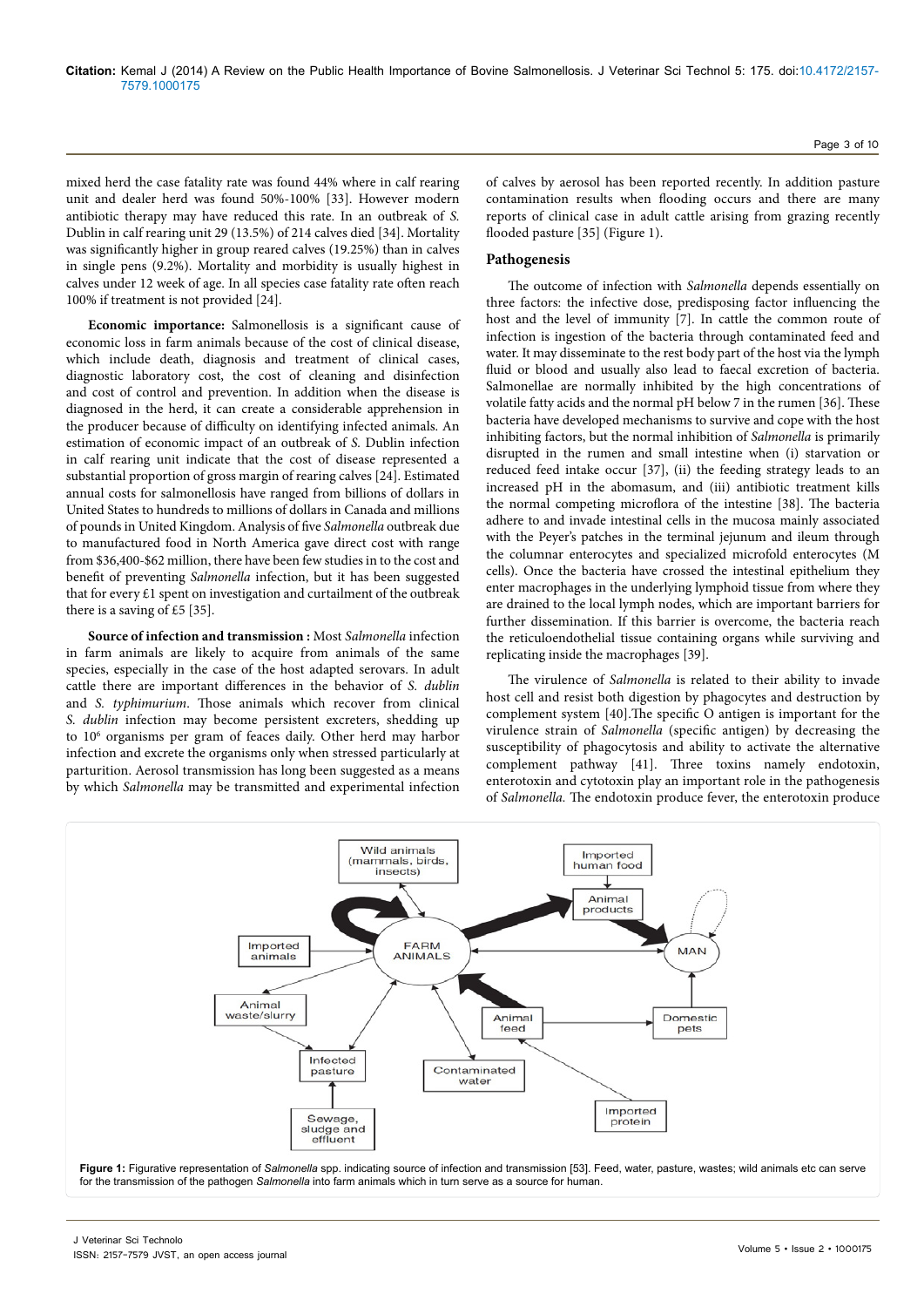#### **Citation:** Kemal J (2014) A Review on the Public Health Importance of Bovine Salmonellosis. J Veterinar Sci Technol 5: 175. doi:10.4172/2157- 7579.1000175





Figure 2: Schematic representation of host-pathogen interactions during pathogenesis of Salmonella infections in human. For the first stages of salmonellosis, *Salmonella* Pathogenicity Island (SPI1) function is required, i.e. the entry of *Salmonella* into nonphagocytic cells by triggering invasion and the penetration of the gastrointestinal epithelium and also for the onset of diarrhoeal symptoms. The function of SPI2 is required for later stages of the infection, i.e. systemic spread and the colonization of host organs [43].



mucosal damage in the cell culture and cytotoxin inhibit protein synthesis [42] (Figure 2).

In human the bacteria travel to the stomach and pass to the intestine, where they invade the cells, causing diarrhoea to their infected host body. *Salmonella* Pathogenicity Island (SPI1) function is required for the initial stages of salmonellosis, i.e. the entry of *Salmonella* into

nonphagocytic cells by triggering invasion and the penetration of the gastrointestinal epithelium. Furthermore, SPI1 function is required for the onset of diarrheal symptoms during localized gastrointestinal infections. The function of SPI2 is required for later stages of the infection, i.e. systemic spread and the colonization of host organs. The role of SPI2 for survival and replication in host phagocytes appears to be essential for this phase of pathogenesis [43] (Figures 2 and 3).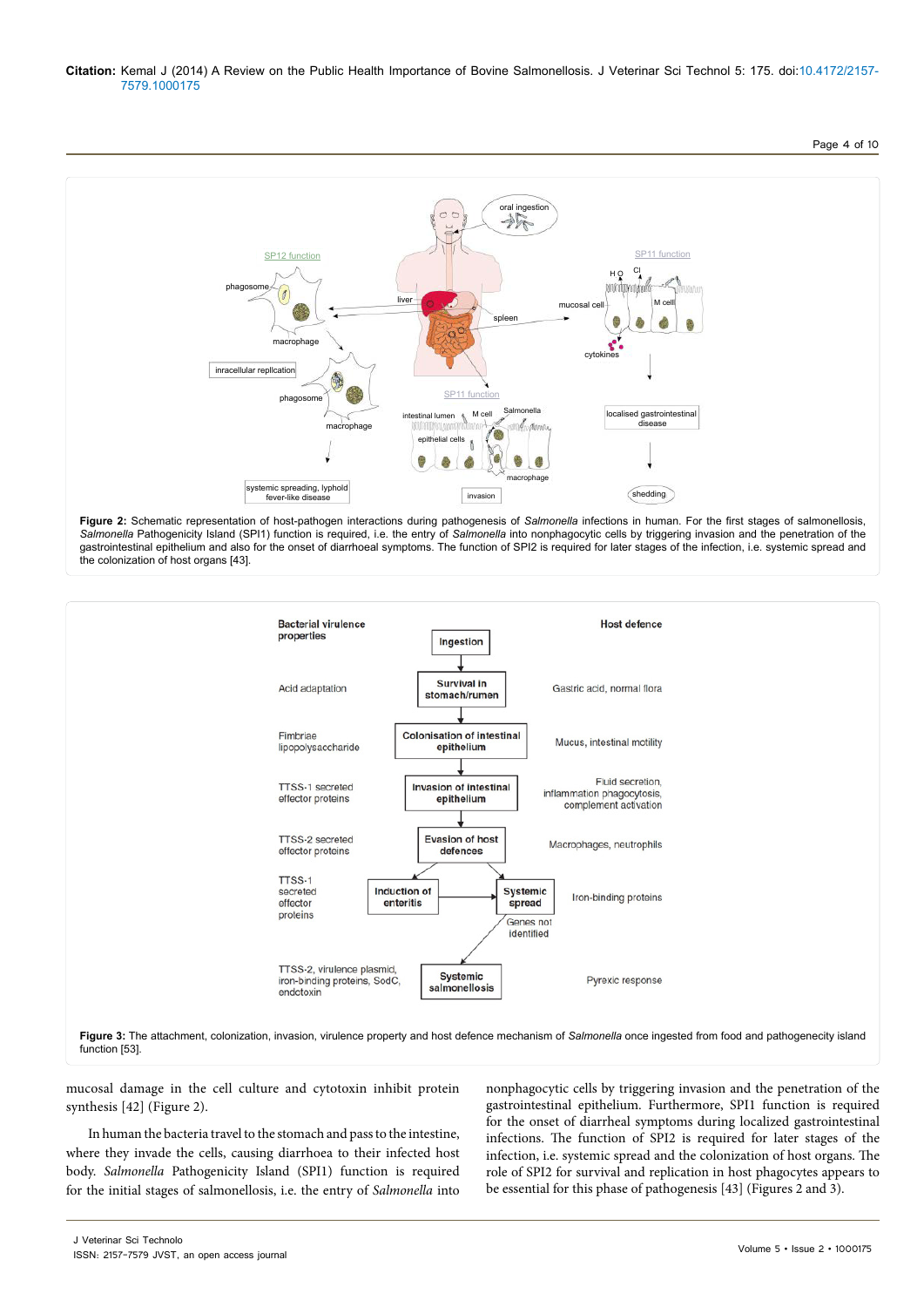**Post mortem findings:** There may be no gross lesion in animals that have died peracutely but extensive submucosal and subserosal petechial heamorrhage are usually evident [24]. In adult cattle, a typical case reveals acute muco/necrotic enteritis, especially of the ileum and large intestine. The wall is thickened and covered with yellow-grey necrotic material overlying a red, granular surface. The mesenteric lymph nodes and spleen may be enlarged. In calves, the small intestine typically shows a diffuse mucoid or mucohaemorrhagic enteritis and the mesenteric lymph nodes are oedematous, congested and greatly enlarged [44].

**Pathological findings :** In adult cattle acute heamorrhagic entritis with necrotic change usually most pronounced in the mucosa of large intestine is commonly found at postmortem examination and similar change may be seen in the small intestine. The mesenteric lymph node are in variably swollen, edematous and in many case heamorrhagic. The liver may show degenerative change and the wall of gall bladder may be thickened. In calves, the clinical sign are those of septicemia which resemble those described for adult cattle i.e. congestion and heamorrhagic areas in the intestine, enlarged lymph node and congested spleen. Petechial heamorrhages may be seen in the cortex of the kidney and epicardium [35].

The chronic form is manifested by discrete areas of necrosis of the wall of the cecum and colon. The wall is thickened and covered with yellow gray necrotic material overlying a red granular mucosal surfaces. *Salmonealla* are present in the heart, blood, spleen, liver, bile, mesenteric lymph node and intestinal contents in both septicemic and acute forms. In the chronic form the bacteria may be isolated from the intestinal lesions and less commonly from other viscera [24].

#### **Clinical Sign**

Adult cattle generally contract either acute or subacute enteric salmonellosis and pregnant animal may abort during the early stage of acute enteric disease. Severely affected animals show fever, depression, inappetence and drop in milk yield. These sign are followed by diarrhea which is fowl smelling, the faces being mucoid and usually containing a clot of blood and shred of necrotic intestinal mucosa. Sign of colonic congestion of mucus membrane and dehydration may be evident. The acute disease last for about a week. *S. dublin* in particular but also other serovars may cause abortion in cows at any stage of pregnancy (Table 3). Abortion may either precede the onset of dysentery or follow it within two or four weeks. Alternatively abortion may occur in cows that show no sign of illness, septicemia and/or placentitis being the case of death of fetus. Retention of the placenta occurs in approximately 70% of cases that abort but subsequent fertility is not usually affected [7].

In calves clinical disease is most common 2-6 week of age. Clinical sign vary but typically the enteric form of diseases predominate which is characterized by pyrexia, dullness and anorexia, followed by diarrhea that may contain fibrin and mucus. The feaces may become blood stained and "stringy" due to the presences of necrotic intestinal mucosa. Calves rapidly become weak and dehydrated unless treated. Infected calves usually die 5-7 days after the onset of disease. At this stage the organisms has become systemic as a result of reduced innate immunity and may be isolated from variety of tissue including blood. Calves that recover from infection do not typically remain carrier. Salmonellosis is very variable and in some animals particularly in very young animals rapid multiplication occur both in intestine and systemically associated with poor absorption of specific immunoglobulin G from colostrums or with calves receiving in sufficient or no colostrums [45].

## **Disease in Human**

#### **Distribution**

Worldwide there are 16 million annual cases of typhoid fever, 1.3 billion cases of gastroenteritis and 3 million deaths due to *Salmonella*. In the US annually there are 2-4 million cases with a death rate of 500-1,000 and an economic loss of about 3 billion dollars. A recent CDC report indicates that the incidence of *S. typhimurium* decreased significantly (42% decline) from 1996–1998 to 2005; however, the incidence of other serotypes are on the rise such as *S. enteritidis* and *S. heidelberg*, each of which increased by 25% and *S. enterica* serovar Javiana increased by 82% [46].

#### **Physiology**

The *Salmonella*, in the family *Enterobacteriaceae*, are facultatively anaerobic, gram negative and rod-shaped bacteria. Given the close relationship with *E. coli* and the many years devoted to its study, the overall metabolism of *Salmonella* is well understood. The cells are typically  $0.7$ -1.5  $\mu$ m by 2-5  $\mu$ m. They grow at 7-48°C with an optimum growth at 37°C (mesophile) and at pH 4.05-9.5 with an optimal growth at pH 6.5-7.5 (neutrophile). *Salmonella* grows optimally at a water activity of 0.995 and are chemo-organotrophs. They have both fermentative and oxidative metabolism. The primary route for metabolism of carbohydrates is the Embden-Meyerhof pathway (glycolysis). They ferment glucose to formate (with the production of gas) and to ethanol, acetate, or lactate [19].

#### **Transmission to human**

Human salmonellosis is generally foodborne and is contracted through consumption of contaminated food of animal origin such as meat, milk, poultry and eggs. Dairy products including cheese and ice cream were also implicated in the outbreak. However, fruits and vegetables such as lettuce, tomatoes, cilantro, alfalfa-sprouts and almonds have also been implicated in recent out-break [35].

Acute gastroenteritis is usually acquired from consumption of food which may be directly or indirectly contaminated with *Salmonella*. A wide variety of animal species have been shown to be capable of harboring the organisms and in the developed world turkey, chicken, swine and cattle are found to be infected carriers in the studies conducted in the abattoirs. These carriers may readily shed *Salmonella* during transportation to the abattoir and contaminate abattoir workers or equipment during slaughter. The progressive trend forwards mass

| S. dublin                                                         | $\mathsf{S}$ . typhimurium                                                  |
|-------------------------------------------------------------------|-----------------------------------------------------------------------------|
| Bovine specific usually endemic herd problem                      | Not host-specific usually sporadic disease outbreaks                        |
| Bovine carriers important as a source of infection                | Various animal species and their product are important sources of infection |
| Carriers excrete organism for long times or sometimes (long life) | Carrier excrete organism for short period usually 3-4 months                |
| Septicemia is common                                              | Septicemia is uncommon: enteritis is common                                 |
| Abortion relatively common                                        | Abortion uncommon                                                           |

**Table 3:** Important epidemiological and clinical difference between *S. dublin* and *S. typhimurium* infection in cattle [7].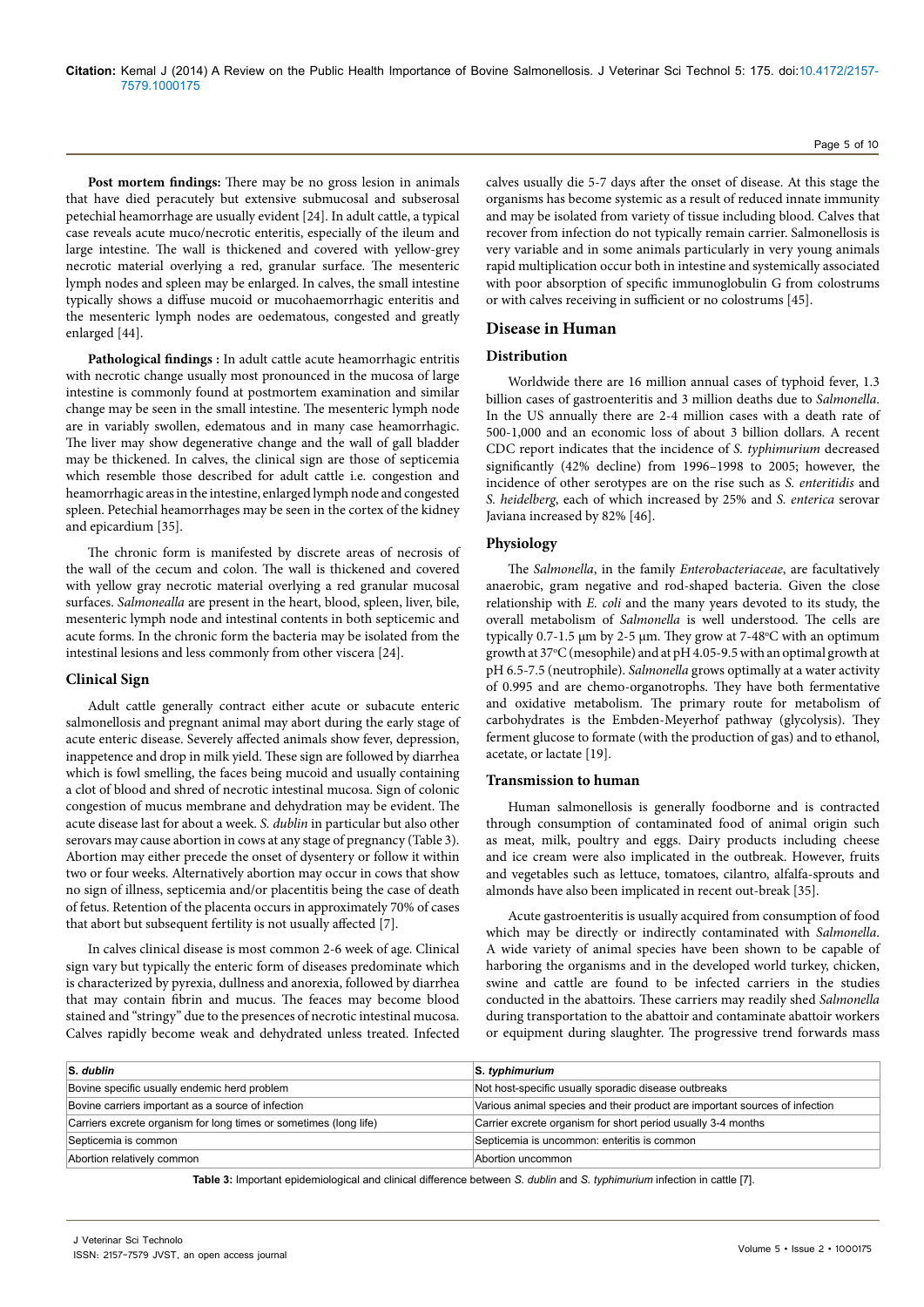processing and distribution of food products has been an important factor in the increase incidences of *Salmonella* foodborne diseases. Person to person spread has been demonstrated on many occasions and may take place in young children and group living under poor socioeconomic condition where effective sanitation is lacking. Person to person spread also may occur in hospitals, nursing homes, mental institution in which large number of outbreak has occurred. Amplification of infection in these institutions may occur from contaminated food or asymptomatic carrier's babies being at special risk [35]. Direct or indirect contact with animals colonized with *Salmonella* is another source of infection, including contact during visits to petting zoos and farms [47].

Fecal oral route and vehicle born infection may result from ingestion of food or water that have been contaminated with human or animal feaces or from direct exposure to animals or their waste. A lower infectious dose of organism is usually required in the elderly, the immunocompromised, antibiotic users and those with achlorhydria or regular use of antacid and related medication. The commonly recognized vehicle of transmission includes inadequate cooked or raw meat, unpasteurized milk or milk product, contaminated and inadequately treated drinking water. [www.dol.gov](http://www.dol.gov).

Contamination of milk may occur by a variety of route. Animal may occasionally, excrete the organisms in milk during the febrile stage of the disease or more likely infected feaces, from either a clinically infected cow or healthy carrier may contaminate the milk during the milking process. Milk also may be contaminated from use of polluted water from dirty equipment or from dairy workers. Indirect contamination also has been described when cattle have become contaminated with *Salmonella.* Contamination of food also may occur directly from *Salmonella* infected food handlers or indirectly from sewage polluted water [48].

## **Clinical Sign in Human**

The incubation period depends on the number of bacteria ingested and varies from 5-72 hours. Affected individual's experience sudden nausea, vomiting and watery fowl smelling diarrhea which is in most case last only a few hours. If the colon is affected, the stool may also contain blood and or mucus. Fever up to 39°C is not uncommon. Convalescences within 1-2 days but the illness may last for 5-7 days [49].

More severe symptom may occur in people who are at high risk like those extreme age groups (the young because their immune system are immature and the elderly because the immune system are declining), person with decreased gastric acidity (because gastric acid is the first line of defense for the ingested *Salmonella*), person with altered gastric intestinal bacteria (including those taking broad spectrum antibiotics, purgatives or who have had bowl surgery) and person taking opiate drug in which the bowl movement is decreased. In these highest risk groups of people *Salmonella* may invade beyond the gastrointestinal tract (GIT) to cause severe systematic illness.

*Salmonella* gastroenteritis is usually a self-limiting illness and fatality is uncommon. Biopsy and endoscopic examination have demonstrated the colon to be a major site of infection. The change in the colon ranges from edema of lamina propria with a focal or diffuse inflammatory infiltrate to a more intensive inflammation with disruption of the surface epithelium and multi-focal micro abscesses. In more severe cases, vascular congestion, infiltration of the lamina proporia with polymorphonuclear leucocytes and abscess formation has been recorded [35].

Salmonellosis is an important global public health problem causing substantial morbidity and thus also has a significant economic impact. Although most infections cause mild to moderate self-limited disease, serious infections leading to deaths do occur [50]. In spite of the improvement in hygiene, food processing, education of food handlers and information to the consumers, foodborne diseases still dominate as the most important public health problem in most countries [51].

A salmonellosis incidence is defined as the identification of *Salmonella* from animals or group of animal's product or surrounding which can be specifically related to identifiable animals or from animals feed. On the human side, a registered medical practitioner in the US required under the Public Health (Control of Disease) act to notify the local authority, if the patient is suffering from or suspected of having foodborne disease [35].

Studies provide increasing evidence of adverse human health consequences due to the occurrence of resistant microorganisms. Use of antimicrobial agents in human and animal affects the intestinal tract placing those concerned at increased risk of certain infection. This is defined as the proportion of *Salmonella* that would not have occurred if the *Salmonella* were not resistant. In addition antimicrobial agent used in animal can result in increased transmission of resistant microorganisms between animal and therefore would results in case of transmission of such microorganisms to human through food. Increased frequency of treatment failure and increase severity of infection may be manifested by prolonged duration of illness. [www.who.int.mediacenter.](http://www.who.ina.mediacenter)

*Salmonella dublin* is largely but not entirely specific to cattle with average 10 human case reported in each year in Ireland. Apart from its pathogenicity two other characteristics of *S. dublin* make it particularly important for Ireland from a public health viewpoints. First, it is very prevalent on Irish farms and secondly in evolutionary terms, it is only one step away from *S. enteritidis*, a common *Salmonella* serotype in poultry and the main case of clinical salmonellosis in humans. In genetic terms, difference between the serovars *S. dublin* and *S. enteritidis*  are no greater than those found within each serotypes. This indicates that, *S. dublin* and *S. enteritidis* share a common ancestor. One branch evolved in to a poultry adapted serotype capable of causing disease in human, the other in to host specific cattle pathogen. If *S. dublin* has been confirmed in breeding herd there is a significant risk of persistent infection in carrier cows for as long as animal which were present at the time of the outbreak remain in the herd [53].

# **Diagnosis of Salmonellosis**

The clinical sign and finding at postmortem examination are not unique to salmonellosis although a tentative diagnosis may be made. They should confirm either in diseased animal or at necropsy by isolation of organisms in their feces and determination of viable counts. Fecal samples rather than swabs should be taken and these should obviously be obtained before administration of antibiotics. It may be also possible to isolate organism from oral secretion and by blood culture although these are less reliable than feces culture and must be taken with care to avoid contamination. Animal that died of salmonellosis usually have large number of *Salmonella* distributed throughout their tissue and sample of spleen, liver, hepatic, mediastinal and bronchial lymph nodes may yield count in excretion of 10<sup>6</sup> organisms/gram. Similar concentration may be present in the wall and content of the ileum, cecum, colon and associated lymph nodes. Sample should be taken from internal organs in order to distinguish animal that have died of enteritis without septicemia [53].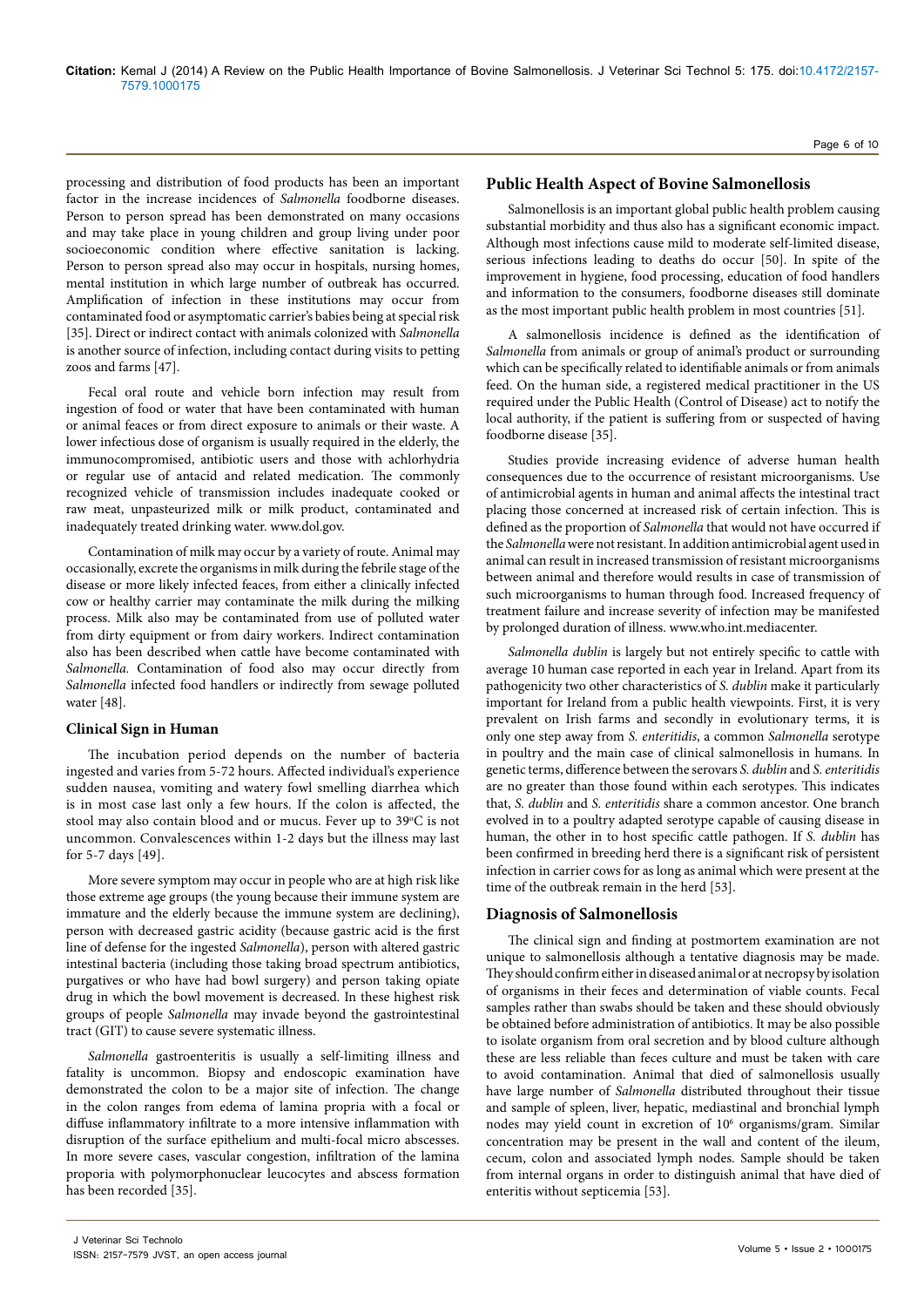## **Culture Methods**

The traditional *Salmonella* culture method involves pre-enrichment, selective enrichment, isolation of pure culture, biochemical screening and serological confirmation, which requires 5-7 days to complete. The USDA and FDA recommended method involves a 6-24 h preenrichment step in a nonselective broth such as lactose broth, tryptic soy broth, nutrient broth, skim milk, or buffered peptone water with a recommended incubation temperature of 37°C. The selective enrichment step requires additional 24 hours incubation in Rappaport-Vassiliadis (RV) broth, selenite cystine (SC) broth, or Muller Kauffmann tetrathionate broth. The inoculation temperature of  $41.5^{\circ}C \pm 1^{\circ}C$  for RV broth and 37°C ± 1°C for SC and MKTT broth is used. Bacterial cells are isolated from selective agar plates such as Hektoen enteric agar (HEA), xylose lysine deoxy-cholate (XLD), and/or brilliant green agar (BGA). Biochemical testing is done using triple sugar iron agar and lysine iron agar, which requires an additional 4–24 hours [54,55].

## **Rapid detection methods**

**Detection of antibodies to salmonella by enzyme immunoassay (EIA):** The detection of antibodies to *Salmonella* by EIA offers a sensitive and cost-effective method for mass screening of animal flocks/herds for indications of a past/present *Salmonella* infection. The limitation of the method is that the immune response of the individual animal is not elicited before 1-2 weeks after infection takes place. A number of commercial kits are available for testing poultry, cattle and pigs. An obvious advantage of this method is that it can be automated and no incubation is required to increase the numbers of bacterial cells [56].

The EIA is a well-established technique for assaying antigens. Antibodies labeled with an enzyme are bound to *Salmonella* antigens, and the level of antigen present is determined by enzymatic conversion of a substrate, usually resulting in a color change which can be read visually or by a spectrophotometer. The EIAs rely on the standard cultural procedures for pre-enrichment and selective enrichment to provide enough *Salmonella* cells for detection. EIA technology that enables detection at an earlier stage of resuscitation and/or culture can provide even more rapid results. Serological test, such as ELISA, serum agglutination and complement fixation can be used for the retrospective diagnosis of salmonellosis or the detection of carriers [55].

**Nucleic acid-based assays:** Real-time quantitative polymerase chain reaction using PCR (Q-PCR), reverse transcriptase PCR (RT-PCR), and nucleic acid sequence-based amplification (NASBA) have been used for detection of *Salmonella* from various food matrices. *Salmonella* enterica was detected at 1 cfu ml−1 after a culture enrichment of 8-12 h in the TaqMan-based Q-PCR using invA gene as target. NASBA method has been used for detection of viable *Salmonella* cells and it has been demonstrated to be more sensitive than RT-PCR, and moreover, it requires fewer amplification cycles than the conventional PCR methods [46].

#### **Differential diagnosis**

The differential diagnosis of *Salmonella enterocolitis* in humans include viral gastroenteritis and bacterial enteric infections including those caused by *Shigella,* Enterotoxigenic *E-coli, Campylobacter* species*, Vibrio* species *and Yersinia enterocoliticia*. The disorder must also be differentiated from toxin-mediated foodborne illness including those caused by *Staphylococcus aureus*, *Bacillus cereus* and *Clostridium perfringens*. Compared to the patient with toxin mediated disorder person with salmonellosis usually have less prominent vomiting and are the more likely have prolonged diarrhea and fever. The shorter Page 7 of 10

incubation period of toxin mediated foodborne illness can be important to distinguish them from salmonellosis. A recent history of ingestion of raw milk, undercooked meat and contact with farm animals 48 hours before the onset of illness suggests the diagnosis of salmonellosis [49].

## **Treatment**

Treatment of non-typhoidal *Salmonella* infection is different from typhoidal infection. In treatment of non-typhoidal *Salmonella* infection antibiotics should not be used routinely, as used in typhoid. Antibiotic should be only used if required as most infection with non-typhoidal *Salmonella* is self-limiting type and duration of diarrhea and fever are not much affected by use of antibiotics. Additionally antibiotic therapy can increase relapse of infection and also prolong the duration of gastrointestinal carrier states. The main treatment should be aimed at correcting dehydration that may arise due to prolonged diarrhea by fluid and electrolyte replacement. www.webcan.gogleuserconten.com.

Although salmonellae are usually sensitive *in vitro* to many antibiotics, their use for treatment of uncomplicated gastroenteritis until recently has been generally contraindicated by their lack of favorable effect on the course of the disease and by prolongation of *Salmonella* shedding. Following the introduction of fluoroquinolones a number of clinicians have advocated their use for treatment of only on enteric fever but also of *Salmonella* gastroenteritis because of their efficacy in reducing the duration of illness and of *Salmonella* shedding. In case of patient with bacteremia and other complication antimicrobials are used. Likewise the treatment of enteric fever necessitates the use of antimicrobial drugs with chloramphinicol, ampicillin, amoxicillin, trimethoprimsulfamethoxazole and newer fluoroquinoazoles being drug of choice against sensitive *Salmonella*. Proper management of fluid and electrolyte balance is impotant in all patients with *Salmonella* gastroenteritis but is crucial in young children and elder individuals [35].

In animal treatment supportive treatment with intravenous fluid is necessary for patients that have anorexia, depression, significant dehydration. Individual patient may be treated aggressively following acid base and electrolyte assessment. Oral fluid and electrolyte may be somewhat helpful and much cheaper than IV fluid for cattle demand to be mildly or moderately dehydrated. The effectiveness of oral fluid may be somewhat compromised by malabsorption and maldigestion in salmonellosis patient but still should be considered useful. Cattle that are willing to drink can have specific electrolyte (NaCl, KCl) added to drinking water to help correcting electrolyte [57].

The implementation of broad prophylactic strategies that are efficacious for all salmonellae may be required in order to overcome the diversity of *Salmonella* serovars present on farms, and the potential for different serovars to possess different virulence factors [58]. Early treatment is essential for septicemic salmonellosis but there is controversy regarding the use of antimicrobial agent for intestinal salmonellosis. Oral antibiotic may alter the intestinal micro flora and interfere with competitive antagonism and prolong shading of the organism. There is also a concern that antibiotic resistance strain of *Salmonella* selected by oral antibiotic may subsequently infect human. Antibiotic such as ampicillin or cephalosporin lead to lyses of bacteria with release of endotoxin. NSAID may be used to reduce the effect of endotoxemia [5].

## **Prevention and Control**

## **Prevention and control in animals**

Condition that contribute to an increasing incidence of epidemic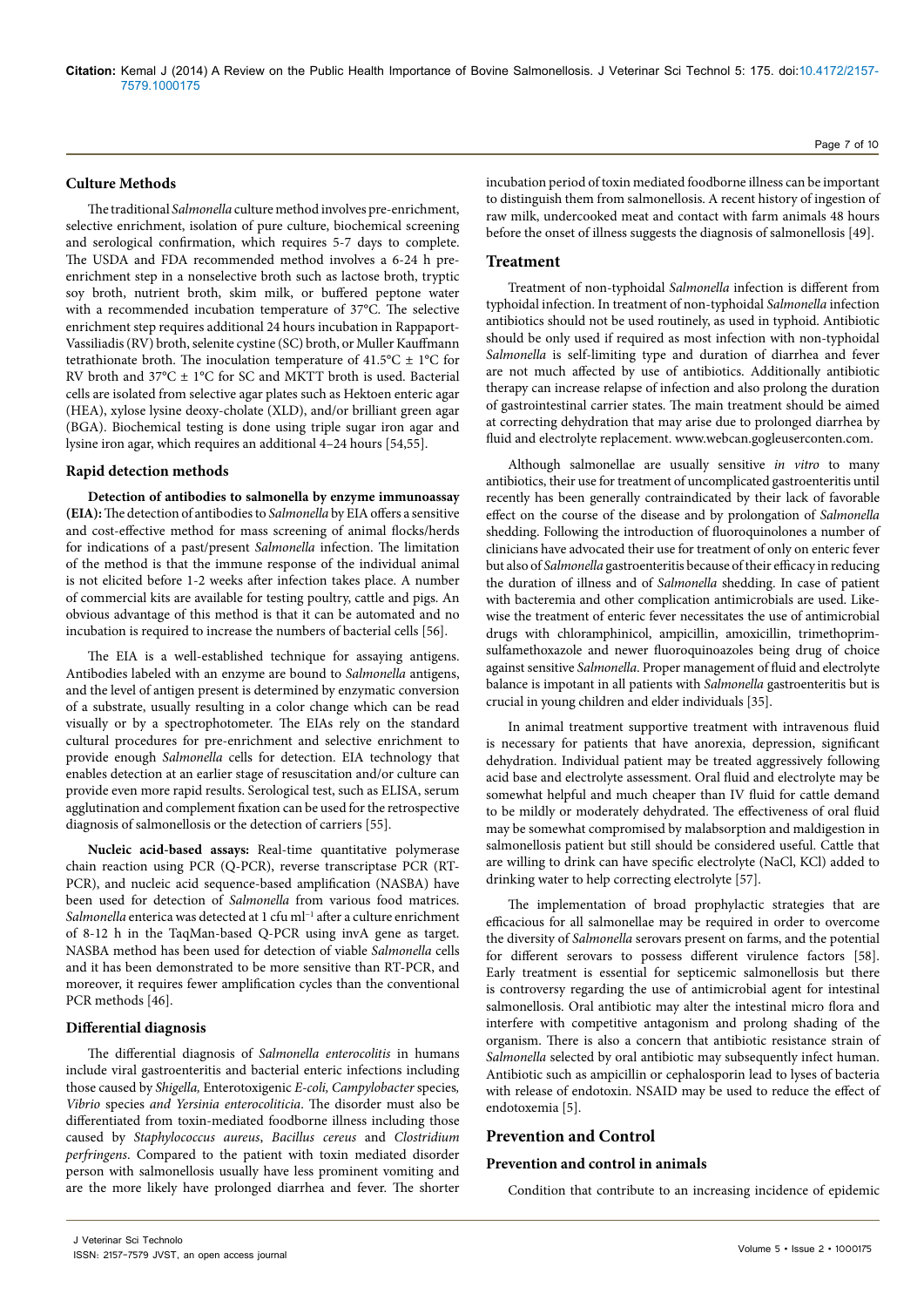salmonellosis include large herd size, more intensive and crowded husbandry and the trend of free-stall barn with loose housing, which contribute to the feacal contamination of the entire premise. When salmonellosis has been confirmed in a herd, the following control measure should be considered; isolate obviously affected animals to one group if possible, treat severely affected animals, affected animals institute measure to minimize public health concern like (no raw milk should be consumed) physically clean the environment and disinfect the premise following resolution of the outbreak or crises period. A mastitis survey should be conducted that include bulk tank surveillance. Prevention is best accompanied by maintaining a cross herd and culturing new feed additives and components before using the entire ration [57].

It is generally agreed that supportive therapy and good nursing are important. These include oral or parentral re-hydration, correction of electrolyte balance and stabilization of acid base equilibrium [7].

**Salmonella vaccinology:** Calves vaccinated at 1-3 weeks of age with a modified aromatic dependant *S. dublin* bacteria have detectable anti-lipoplisaccharide immunoglobins after immunization. Safe live oral vaccine against *S. typhimurium* and *S. dublin* has been constructed and shown to control protection against experimental infection with virulent wide type strain of the organisms. A virulent *S. choleraesuis*  vaccine is efficacies experimentally against salmonellosis due to *S. dublin* in calves to protect young calves. The best program is to vaccinate the cow during pregnancy which will give passive protection to calves for 6 weeks [24].

Generally, both live and attenuated vaccines produced from rough strain in bacteria commercially. There is some evidence that inactivated bacterins can induce a lower level of protection [59]. The veterinarian research institute produced vaccine against bovine salmonellosis in activated bacteria prepared from isolate of *S. dublin*, *S. typhomurium*  and *S. bovismorbificans* and a live attenuated vaccine containing a virulent rough mutant of *S. dublin* [7].

## **Prevention and control in human**

There is no vaccine to prevent salmonellosis in human whereas, vaccine against *Salmonella typhi* has been developed, especially in children, but is only 60% effective. A person given this vaccine would still have a strong chance of developing salmonellosis. It is not expected that there will be a single vaccine that is effective against all the different forms of *Salmonella* soon. Ongoing research is investigating what can be done to produce a useful human vaccine for *Salmonella* [59]. People should not eat raw or uncooked meat, they should not drink raw milk or unpasteurized dairy product, cross contamination of food should be avoided. Uncooked meat should be kept separate from cooked food ready to eat. Hands, cutting boards or knifes and other utensils should be washed thoroughly after handling uncooked food. Hands should be washed before handling any food and in between handling different food items. People should have to wash their hands after contact with animal's feces [46].

Pasteurization of milk and treating municipals water supply for reducing risk of *Salmonella* infection, improvement in farm animal hygiene in slaughter process in food harvesting and in packaging operation have helped to prevent salmonellosis [55]. A periodic surveillance of the level of *Salmonella* contamination in different food product and environment is necessary to control spread of the pathogen. Reducing *Salmonella* prevalence requires comprehensive control strategy in animal and animal foodstuff with restriction in

the infected flock until they have been cleaned from infection. In addition mandatory testing before slaughter should be conducted like the one implemented in Sweden [60]. Ensuring safe food production requires knowledge on the nature and origin of animal, animal feed, the health status of animals at the farm, the use of veterinary medicinal data regarding antimortem and postmortem findings and the risk association with post harvests production strategies [61].

## **Conclusion and Recommendation**

*Salmonella* is a leading cause of foodborne disease in human and consumption of both meat and milk has been implicated in salmonellosis outbreaks of people. Having animals and raw products it is not possible to be free from zoonotic agent; however the occurrences can be minimized by applying high standard of hygiene in all steps of the food production. Infected animals can present with a great variety of clinical symptoms, and risk factors for transmission to humans clearly differ by animal species, age groups, animal purpose and geographic region. In addition, strains of *Salmonella* resistant to multiple antibiotics have been isolated from dairy cow during salmonellosis outbreak on dairy operation. The same strains have also been isolated from ill people. A high degree of interaction between medical and veterinarian surveillance is needed. Finally, implementing basic and applied research to the agent that cause foodborne salmonellosis will be a crucial point for new approaches to prevent and control the disease.

## **Based on the above facts the following recommendations are forwarded:**

- Strict hygiene of the slaughter house and lairage
- People should not drink unpasteurized milk or milk products and should not eat raw meat.
- Establishment of HACCP
- Education of food handlers
- Vaccination of cattle
- Maintenance of cold chains
- Setting import standards
- Sanitary examination of the product
- Collaboration between government agencies, professional organizations and special interest groups.
- New legislations or public awareness campaigns have leads to dramatic decreases in *Salmonella* incidence.

#### **References**

- 1. Rao PV (2004) Essential of Microbiology. Satish Kumar Jain for CBS publishers and Distributors, New Delhi. India. 146-148.
- 2. [FDA/CFSAN \(2008\) Food Safety A to Z Reference Guide Salmonnella.](http://www.medgyan.com/index.php?option=symptoms&deId=582)
- 3. [Fluit AC \(2005\) Towards more virulent and antibiotic-resistant Salmonella?](http://www.ncbi.nlm.nih.gov/pubmed/15607630)  [FEMS Immunol Med Microbiol 43: 1-11.](http://www.ncbi.nlm.nih.gov/pubmed/15607630)
- 4. [Bayleyegn M, Dainal A, Woubit S \(2003\) Source of Salmonella serotypes](http://ejhd.uib.no/ejhdv17-no1/ejhdv17-n1-page63.pdf)  [isolated from animals, slauther house personnel and retail meat product in](http://ejhd.uib.no/ejhdv17-no1/ejhdv17-n1-page63.pdf)  [Ethiopia 1997-2002. Ethio.J.Health.Dev.17: 63-70.](http://ejhd.uib.no/ejhdv17-no1/ejhdv17-n1-page63.pdf)
- 5. Davison, S. 2005. Salmonellosis. In: Merck veterinary manual 10th edition. Edited by Cynthia, M. kahn. Merik and Co.J (inc. White House Station, N.J U.S.A).
- 6. [Ejeta G, Molla B, Alemayehu D, Muckle A \(2004\) Salmonella serotypes isolated](http://www.revmedvet.com/artdes-us.php?id=1272)  [from mincied meat beef, mutton and pork in Addis Ababa, Ethiopia Reve.med.](http://www.revmedvet.com/artdes-us.php?id=1272) [Vet 155: 547-551.](http://www.revmedvet.com/artdes-us.php?id=1272)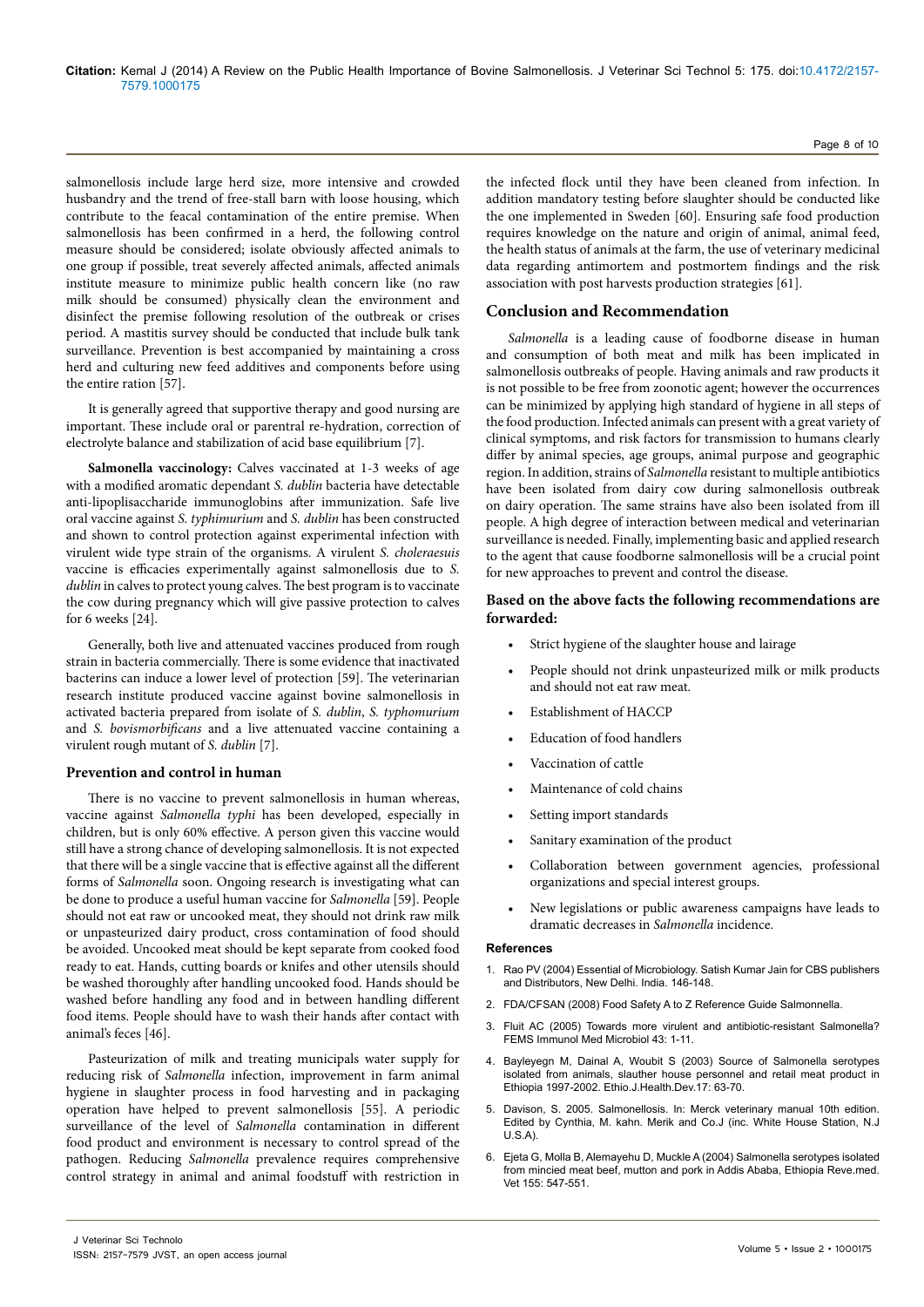- 7. [Venter BJ, Myburgh JG, Van der Walt ML \(1994\) Bovine Salmonellosis. In:](http://www.roavs.com/pdf-files/Issue_1_2013/20-24.pdf) [Infectious diseases of Livestock with Special Reference to South Africa. Eds.](http://www.roavs.com/pdf-files/Issue_1_2013/20-24.pdf) [Coetzer, J.W., Thomson, G.R. and Tustin, R.C. Oxford University Press, Cape](http://www.roavs.com/pdf-files/Issue_1_2013/20-24.pdf) [Town, Pp: 1104-1112.](http://www.roavs.com/pdf-files/Issue_1_2013/20-24.pdf)
- 8. [McEvoy JM, Doherty AM, Sheridan JJ, Blair IS, McDowell DA \(2003\) The](http://www.ncbi.nlm.nih.gov/pubmed/12631205) [prevalence of Salmonella spp. in bovine faecal, rumen and carcass samples at](http://www.ncbi.nlm.nih.gov/pubmed/12631205) [a commercial abattoir. J Appl Microbiol 94: 693-700.](http://www.ncbi.nlm.nih.gov/pubmed/12631205)
- 9. [Gomez TM1, Motarjemi Y, Miyagawa S, Käferstein FK, Stöhr K \(1997\)](http://www.ncbi.nlm.nih.gov/pubmed/9282390) [Foodborne salmonellosis. World Health Stat Q 50: 81-89.](http://www.ncbi.nlm.nih.gov/pubmed/9282390)
- 10. [Threlfall EJ, Ward LR, Rowe B \(1997\) Increasing incidence of resistance to](http://www.ncbi.nlm.nih.gov/pubmed/12631789) [trimethoprim and ciprofloxacin in epidemic Salmonella typhimurium DT104 in](http://www.ncbi.nlm.nih.gov/pubmed/12631789) [England and Wales. Euro Surveill 2: 81-84.](http://www.ncbi.nlm.nih.gov/pubmed/12631789)
- 11. [Piddock LJ \(2002\) Fluoroquinolone resistance in Salmonella serovars isolated](http://www.ncbi.nlm.nih.gov/pubmed/12007640) [from humans and food animals. FEMS Microbiol Rev 26: 3-16.](http://www.ncbi.nlm.nih.gov/pubmed/12007640)
- 12. [Salyers AA \(1995\) Antibiotic resistance transfer in the mammalian intestinal](http://cid.oxfordjournals.org/content/34/Supplement_3/S93.long) [tract: Implication for human health, food safety and Biotechnology New York.](http://cid.oxfordjournals.org/content/34/Supplement_3/S93.long)
- 13. [Popoff MY, Bockemühl J, Gheesling LL \(2003\) Supplement 2001 \(no. 45\) to the](http://www.ncbi.nlm.nih.gov/pubmed/12706505) [Kauffmann-White scheme. Res Microbiol 154: 173-174.](http://www.ncbi.nlm.nih.gov/pubmed/12706505)
- 14. [Mead PS, Slutsker L, Dietz V, McCaig LF, Bresee JS, et al. \(1999\) Food-related](http://www.ncbi.nlm.nih.gov/pubmed/10511517) [illness and death in the United States. Emerg Infect Dis 5: 607-625.](http://www.ncbi.nlm.nih.gov/pubmed/10511517)
- 15. [Wray C, Wray A \(2000\) Salmonella in domestic animals, Veterinary Microbiology](http://www.amazon.com/Salmonella-Domestic-Animals-Cabi-Clifford/dp/0851992617) [81: 281-282.](http://www.amazon.com/Salmonella-Domestic-Animals-Cabi-Clifford/dp/0851992617)
- 16. [Deb M, Kapoor L \(2005\) Salmonella nomenclature seen in the literature. Indian](http://www.ncbi.nlm.nih.gov/pubmed/16100433) [J Med Microbiol 23: 204-205.](http://www.ncbi.nlm.nih.gov/pubmed/16100433)
- 17. Hafez, H.M. 2005. Government regulation and control of some important poultry diseases. World's Poult. Sci. J. 61: 574-575.
- 18. [Brenner FW, Villar RG, Angulo FJ, Tauxe R, Swaminathan B \(2000\) Salmonella](http://www.ncbi.nlm.nih.gov/pubmed/10878026) [nomenclature. J Clin Microbiol 38: 2465-2467.](http://www.ncbi.nlm.nih.gov/pubmed/10878026)
- 19. [Craig DE, James MS \(2006\) The genus Salmonella In: The Prokaryotes 3rd](http://link.springer.com/referenceworkentry/10.1007%2F0-387-30746-X_7) [Edition. 6: 123-158.](http://link.springer.com/referenceworkentry/10.1007%2F0-387-30746-X_7)
- 20. [Lund, Barbara, Baird-Parker, Anthony C, Gould et al. \(2000\) The Microbiology](http://www.springer.com/food+science/book/978-0-8342-1323-4) [safety and quality of food \(II\). Gaithersburg, Malaysia. Food Microbiology 12:](http://www.springer.com/food+science/book/978-0-8342-1323-4) [3-8.](http://www.springer.com/food+science/book/978-0-8342-1323-4)
- 21. [Johnson TJ, Wannemuehler YM, Johnson SJ, Logue CM, White DG, et al.](http://www.ncbi.nlm.nih.gov/pubmed/17277222) [\(2007\) Plasmid replicon typing of commensal and pathogenic Escherichia coli](http://www.ncbi.nlm.nih.gov/pubmed/17277222) [isolates. Appl Environ Microbiol 73: 1976-1983.](http://www.ncbi.nlm.nih.gov/pubmed/17277222)
- 22. Food Research International (FRI) (2010) Salmonella in Foods. Evaluation, Strategies and Challenges 43:1557-1558.
- 23. [European Commission \(2000\) An opinion of the scientific committee on](http://ec.europa.eu/food/fs/sc/scv/out32_en.pdf) [veterinary measure relating to public health on foodborne zoonoses. Health](http://ec.europa.eu/food/fs/sc/scv/out32_en.pdf) [and consumer protection directorate general, Directorate B, Scientific health](http://ec.europa.eu/food/fs/sc/scv/out32_en.pdf) [opinions, Unit B3-Managements of Scientific committees II 24-27.](http://ec.europa.eu/food/fs/sc/scv/out32_en.pdf)
- 24. [Radostitis OM, Gay CC, Hinchliff KW, Constable PD \(2007\) Veterinary](http://www.us.elsevierhealth.com/large-animal/veterinary-medicine-hardcover/9780702027772/) [Medicine: A text book of the disease of cattle, horses, sheep, pigs, and goats.](http://www.us.elsevierhealth.com/large-animal/veterinary-medicine-hardcover/9780702027772/) [10th ed. Elsevier Ltd. 325-326.](http://www.us.elsevierhealth.com/large-animal/veterinary-medicine-hardcover/9780702027772/)
- 25. [Popoff MY, Bockemühl J, Brenner FW, Gheesling LL \(2001\) Supplement 2000](http://www.ncbi.nlm.nih.gov/pubmed/11766966) [\(no. 44\) to the Kauffmann-White scheme. Res Microbiol 152: 907-909.](http://www.ncbi.nlm.nih.gov/pubmed/11766966)
- 26. [Tindall BJ, Grimont PA, Garrity GM, Euzéby JP \(2005\) Nomenclature and](http://www.ncbi.nlm.nih.gov/pubmed/15653930) [taxonomy of the genus Salmonella. Int J Syst Evol Microbiol 55: 521-524.](http://www.ncbi.nlm.nih.gov/pubmed/15653930)
- 27. Centre for Infectious Disease Research and Policy (CIDRAP) (2006) Academic Health Centre, University of Minnesota.
- 28. [Scott S \(2010\) The most probable number method and its use in Enumeration,](http://www.microbiologynetwork.com/doc/Sutton.jvt_.16.3.pdf) [Qualification and validation. J of Validation Technology 16: 35-38.](http://www.microbiologynetwork.com/doc/Sutton.jvt_.16.3.pdf)
- 29. [Diagnostic Services of Manitoba \(DSM\) \(2009\) Salmonella Nomenclature and](http://www.dsmanitoba.ca/professionals/files/MemoSalmonellareportsJune2009.pdf) [the Reporting of Results on Salmonella Species: Memorandum.](http://www.dsmanitoba.ca/professionals/files/MemoSalmonellareportsJune2009.pdf)
- 30. [Acha PN, Szyfres B \(2001\) Zoonosis and communicable disease common to](http://www.paho.org/hq/index.php?option=com_docman&task=doc_view&gid=19187&Itemid=) [man and animals 3rd ed. 233-245.](http://www.paho.org/hq/index.php?option=com_docman&task=doc_view&gid=19187&Itemid=)
- 31. [Sibhat B, Molla B, Zerihun A, Muckle A, Cole L, et al. \(2011\) Salmonella](http://www.ncbi.nlm.nih.gov/pubmed/20042064) [Serovars and Antimicrobial Resistance Profiles in Beef Cattle, Slaughterhouse](http://www.ncbi.nlm.nih.gov/pubmed/20042064) [Personnel and Slaughterhouse Environment in Ethiopia. Zoonoses public](http://www.ncbi.nlm.nih.gov/pubmed/20042064) [health 58: 102-109.](http://www.ncbi.nlm.nih.gov/pubmed/20042064)
- 32. [Evans S, Davies R \(1996\) Case control study of multiple-resistant Salmonella](http://www.ncbi.nlm.nih.gov/pubmed/8972066)  [typhimurium DT104 infection of cattle in Great Britain. Vet Rec 139: 557-558.](http://www.ncbi.nlm.nih.gov/pubmed/8972066)
- 33. [Richardson A \(1975\) Salmonellosis in cattle. Vet Rec 96: 329-331.](http://www.ncbi.nlm.nih.gov/pubmed/1092311)
- 34. [Peters AR \(1985\) An estimation of the economic impact of an outbreak of](http://www.ncbi.nlm.nih.gov/pubmed/4095884)  [Salmonella dublin in a calf rearing unit. Vet Rec 117: 667-668.](http://www.ncbi.nlm.nih.gov/pubmed/4095884)
- 35. Wray C (1994) Mamalian salmonellosis In: Hand book of zoonosis 2nd Edition. Edited by Beran GW, New York, C.R.C, press: 291-300.
- 36. [Mattila T, Frost AJ, O'Boyle D \(1988\) The growth of Salmonella in rumen fluid](http://www.ncbi.nlm.nih.gov/pubmed/3181316)  [from cattle at slaughter. Epidemiol Infect 101: 337-345.](http://www.ncbi.nlm.nih.gov/pubmed/3181316)
- 37. [Morisse JP, Cotte JP \(1994\) Evaluation of some risks factors in bovine](http://www.ncbi.nlm.nih.gov/pubmed/8038782)  [salmonellosis. Vet Res 25: 185-191.](http://www.ncbi.nlm.nih.gov/pubmed/8038782)
- 38. Bäumler AJ, Tsolis RM, Heffron F (2000) Virulence Mechanisms of Salmonella and their Genetic Basis. In: Wray, C., Wray, A. (Eds.), Salmonella in Domestic Animals. CABI Publishing, New York, pp. 57-72.
- 39. Scherer CA, Miller SI (2001) Molecular Pathogenesis of Salmonellae. In: Groisman, E.A. (Ed). Principles of Bacterial Pathogenesis. Academic Press, New York, pp. 265-333.
- 40. [Quinn J, Markey BK \(2003\) Concise Review of Veterinary Microbiology:](http://www.abebooks.com/Concise-Review-Veterinary-Microbiology-Quinn-Markey/7531319868/bd)  [Blackwell publishing.](http://www.abebooks.com/Concise-Review-Veterinary-Microbiology-Quinn-Markey/7531319868/bd)
- 41. Mekaloson JJ (1990) Microbiology 4th edition. Lippincot company New York.
- 42. [Koo FC, Peterson JW, Houston CW, Molina NC \(1984\) Pathogenesis of](http://www.ncbi.nlm.nih.gov/pubmed/6360911)  [experimental salmonellosis: inhibition of protein synthesis by cytotoxin. Infect](http://www.ncbi.nlm.nih.gov/pubmed/6360911)  [Immun 43: 93-100.](http://www.ncbi.nlm.nih.gov/pubmed/6360911)
- 43. [Hansen-Wester I, Hensel M \(2001\) Salmonella pathogenicity islands encoding](http://www.ncbi.nlm.nih.gov/pubmed/11418329)  [type III secretion systems. Microbes Infect 3: 549-559.](http://www.ncbi.nlm.nih.gov/pubmed/11418329)
- 44. Wray C, Davies RH (2000) Salmonella Infections in Cattle. Veterinary Laboratories Agency (Weybridge), New Haw, Addlestone, Surrey KT15 3NB, UK.
- 45. [Barrow PA, Jones MA, Thomson N \(2010\) Pathogenesis of bacterial infection](http://as.wiley.com/WileyCDA/WileyTitle/productCd-0813812372.html)  [in animals 4th edition. Edited by Gyles, C.L., Songer, G. Theon, C.O: Blackwell](http://as.wiley.com/WileyCDA/WileyTitle/productCd-0813812372.html)  [publishing 233.](http://as.wiley.com/WileyCDA/WileyTitle/productCd-0813812372.html)
- 46. [Arun K Bhunia \(2008\) Mechanisms and Pathogenesis In: Foodborne Microbial](http://books.google.co.in/books/about/Foodborne_Microbial_Pathogens.html?id=EcowngEACAAJ&redir_esc=y)  [Pathogens: pp. 201-215.](http://books.google.co.in/books/about/Foodborne_Microbial_Pathogens.html?id=EcowngEACAAJ&redir_esc=y)
- 47. [Friedman CR, Torigian C, Shillam PJ, Hoffman RE, Heltzel D, et al. \(1998\) An](http://www.ncbi.nlm.nih.gov/pubmed/9602189)  [outbreak of salmonellosis among children attending a reptile exhibit at a zoo.](http://www.ncbi.nlm.nih.gov/pubmed/9602189)  [J Pediatr 132: 802-807.](http://www.ncbi.nlm.nih.gov/pubmed/9602189)
- 48. [Jones BD \(2005\) Salmonella invasion gene regulation: a story of environmental](http://www.ncbi.nlm.nih.gov/pubmed/15765064)  [awareness. J Microbiol 43 Spec No: 110-117.](http://www.ncbi.nlm.nih.gov/pubmed/15765064)
- 49. Krauss HM, Albert W, Appel M, Henery B, Lesenberg D, et al. (2003) Zoonosis infectious disease from animals to humans. 3rd edition. American Society, for Microbiology: 234-236.
- 50. [de Jong B, Ekdahl K \(2006\) The comparative burden of salmonellosis in the](http://www.ncbi.nlm.nih.gov/pubmed/16403230)  [European Union member states, associated and candidate countries. BMC](http://www.ncbi.nlm.nih.gov/pubmed/16403230)  [Public Health 6: 4.](http://www.ncbi.nlm.nih.gov/pubmed/16403230)
- 51. [Domínguez C, Gómez I, Zumalacárregui J \(2002\) Prevalence of Salmonella](http://www.ncbi.nlm.nih.gov/pubmed/11843408)  [and Campylobacter in retail chicken meat in Spain. Int J Food Microbiol 72:](http://www.ncbi.nlm.nih.gov/pubmed/11843408)  [165-168.](http://www.ncbi.nlm.nih.gov/pubmed/11843408)
- 52. [Mee JF, Moyes T, Gleeson D, Brien B \(2002\) A questionnaire survey of fertility](http://www.irishvetjournal.org/content/57/3/158)  [management on dairy farms in the Republic of Ireland. Irish Veterinary Journal,](http://www.irishvetjournal.org/content/57/3/158)  [55: 122-128.](http://www.irishvetjournal.org/content/57/3/158)
- 53. Jones PJ, Weston PR, Swail T (2007) Salmonellosis In: Bovine medicine, diseases and husbandry of cattle. Edited by Andrew, A.H. 2nd Edition: Blackwell publishing 215-230.
- 54. [International Organization for Standardization \(ISO\) \(2002\) Microbiology](http://www.iso.org/iso/catalogue_detail.htm?csnumber=29315)  [of Food and Animal Feeding Stuff-Horizontal Method for the Detection of](http://www.iso.org/iso/catalogue_detail.htm?csnumber=29315)  [Salmonella. 4th ed. ISO 6579.](http://www.iso.org/iso/catalogue_detail.htm?csnumber=29315)
- 55. [Hans PR, Dean OC, Morris P \(2006\) Salmonella infection In: Foodborne](http://store.elsevier.com/Foodborne-Infections-and-Intoxications/isbn-9780080454115/)  [Infections and Intoxications 3rd Edition. Food Science and Technology](http://store.elsevier.com/Foodborne-Infections-and-Intoxications/isbn-9780080454115/)  [International Series: 57-136.](http://store.elsevier.com/Foodborne-Infections-and-Intoxications/isbn-9780080454115/)
- 56. [Zamora BM, Hartung M \(2002\) Chemiluminescent immunoassay as a microtiter](http://www.ncbi.nlm.nih.gov/pubmed/12420869)  [system for the detection of Salmonella antibodies in the meat juice of slaughter](http://www.ncbi.nlm.nih.gov/pubmed/12420869)  [pigs. J Vet Med B Infect Dis Vet Public Health 49: 338-345.](http://www.ncbi.nlm.nih.gov/pubmed/12420869)